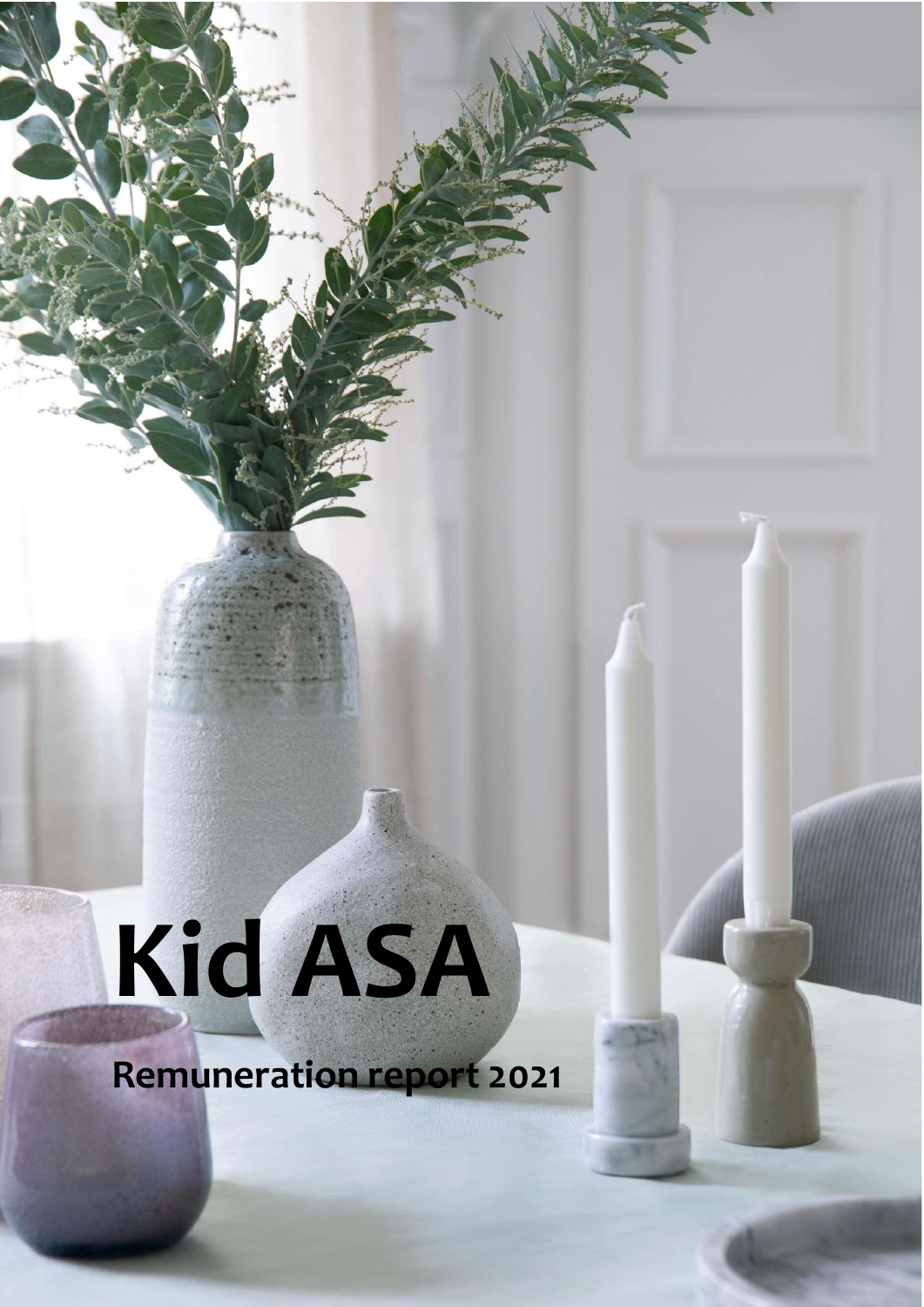## Content

| 1. |                                                                      |  |
|----|----------------------------------------------------------------------|--|
|    |                                                                      |  |
|    |                                                                      |  |
|    | 1. 3 Key developments in Executive Management remuneration in 2021 4 |  |
|    |                                                                      |  |
|    |                                                                      |  |
|    |                                                                      |  |
|    |                                                                      |  |
|    |                                                                      |  |
|    |                                                                      |  |
|    |                                                                      |  |
|    |                                                                      |  |
|    |                                                                      |  |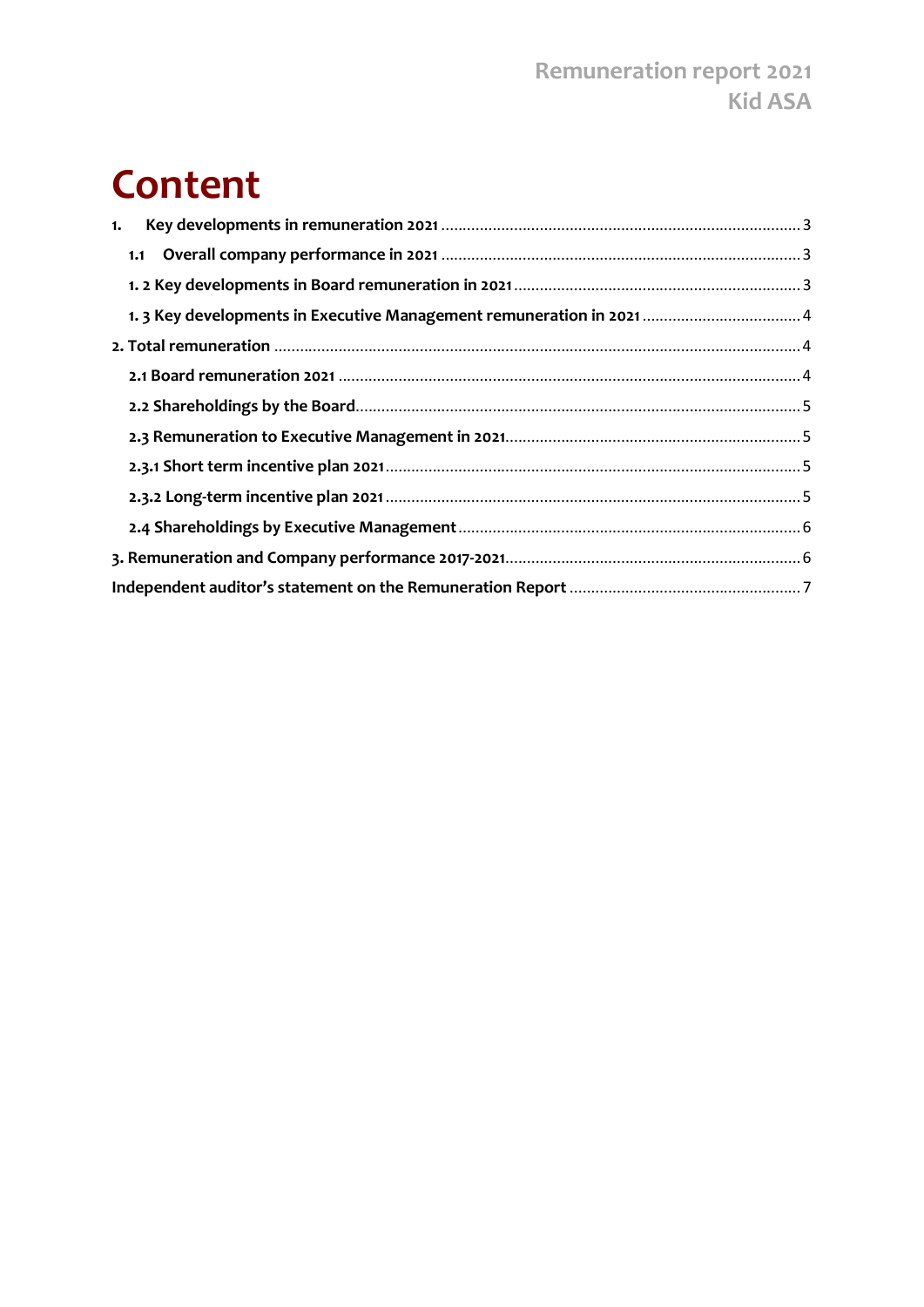## 1. Key developments in remuneration 2021

This report on remuneration to senior executives (the "Report") is prepared by the board of directors of Kid ASA. The Report has been prepared in accordance with the Norwegian Public Limited Liability Act 1997 section 6-16 b, the Norwegian Regulation on Guidelines and Report on Remuneration of Leading Employees of 2020 section 6 and the Norwegian Accounting Act section 7-31b.

The remuneration report for 2021 complies with the Remuneration Policy approved by the General Meeting in May 2021. The Policy is applicable for a period of four years unless material changes are proposed by the Board of Directors and can be found on the Company's website investor.kid.no. The remuneration policy is subject for a yearly review by the Board. No changes to the policy have been proposed for 2022.

The overall objective of the remuneration guidelines for the Executive Management is to attract, retain and motivate employees with the skills, qualifications and experience needed to maximize value creation for the Company and its shareholders. KID shall offer competitive terms to its Executive Management Team, and consequently, the remuneration of the Executive Management Team shall as far as possible be in line with the market level for remuneration of senior management in comparable companies. However, the remuneration of the Executive Management Team shall not be of a size or nature which is liable to harm the Company's reputation.

The remuneration of the Board is approved by the General Meeting. The Board of Directors are not eligible to participate in any incentive arrangements operated by KID and receive a fixed annual fee.

The Remuneration Policy, adopted by the general meeting 2021, have been fully implemented. No deviations from the Remuneration Guidelines have been decided and no derogations from the procedure for implementation of the Remuneration Guidelines have been made. No remuneration has been reclaimed by the Company during the reported financial year. The Remuneration Report will be presented to the Annual General Meeting 2022 for an advisory vote.

#### 1.1 Overall company performance in 2021

2021 was yet another successful year for the Kid Group, driven by increased revenues in all markets, higher gross margin and stringent cost control. Along with all-time-high profit, we also passed the milestone of NOK 3 billion in revenues, we were included in the OSEBX index on the Oslo Stock Exchange, and we made strong progress in developing our business.

Revenues for 2021 were MNOK 3 097.1 (MNOK 2 994.7) and gross margin was 62.6 % (62.3 %). Employee benefit expenses and other operating expenses excluding IFRS16 was 34.6 % (34.9%) of revenues. Operating profit (EBIT) was MNOK 541.2 (MNOK 483), driven by revenue growth and increased gross margins.

In accordance with the Remuneration Policy, the remuneration of the Executive Management consists of a fixed annual salary and performance-based bonuses. Since the targets of the short- and long-term incentive plans are linked to the company's profitability targets, the positive development of the company's business operations is reflected in the remuneration paid to the executive management. For further details on the Company's performance in 2021, reference is made to the Company's consolidated annual accounts for 2021, available at kid.investor.no.

#### 1. 2 Key developments in Board remuneration in 2021

The Nomination Committee is responsible for preparing matters related to the election and remuneration of the members of the Board of Directors for the General Meeting. At the General Meeting in May 2021 three members of the Board were re-elected. The Annual General Meeting adopted a Remuneration Policy which is applicable to the Board immediately following the General Meeting. Also, it was approved to adjust the Board remuneration based on the levels of remuneration for elected members of Boards of Directors in comparable companies. The General Meeting resolved that the remuneration of the Board of Directors for the previous twelve months should be as followed (TNOK):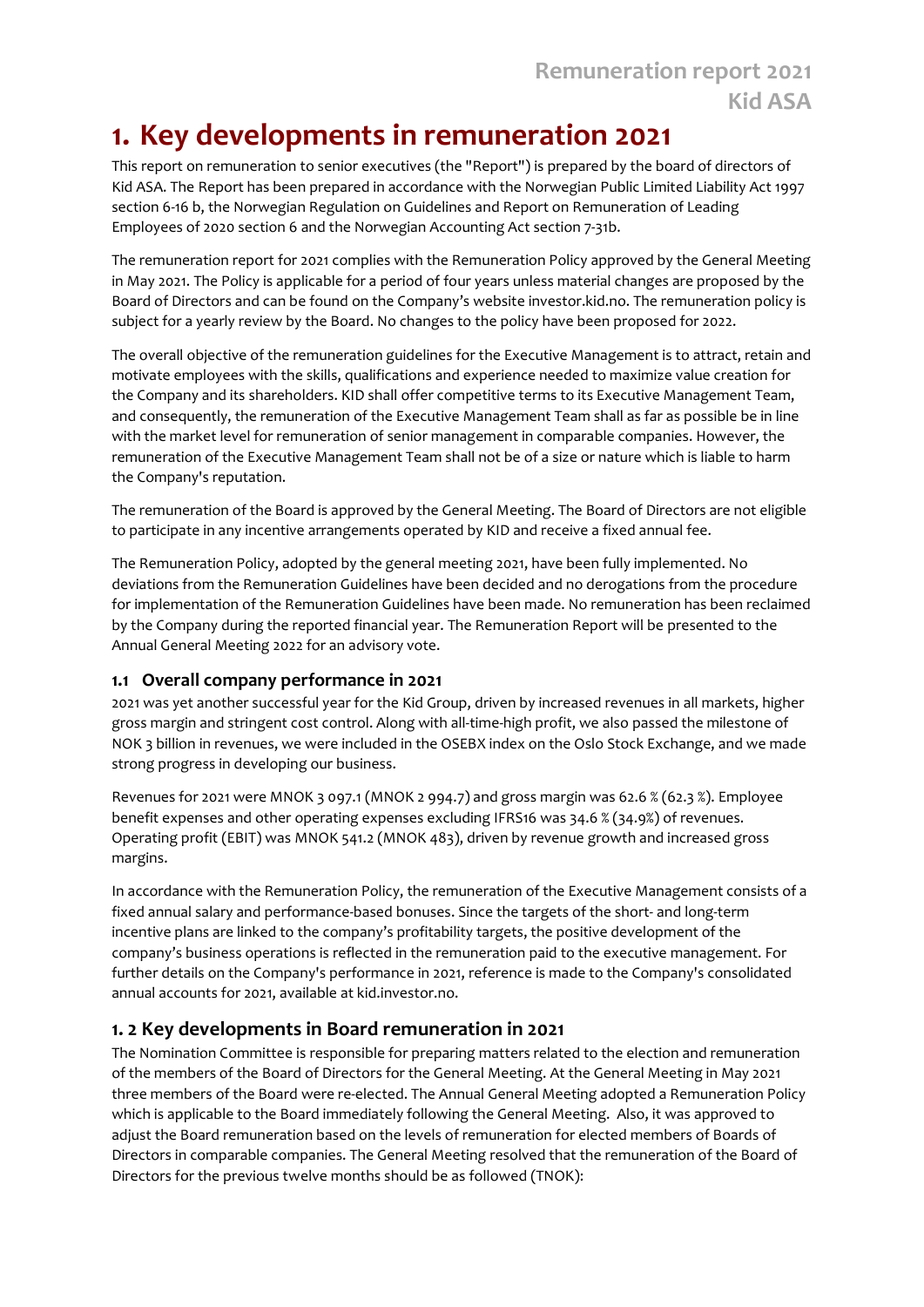### Remuneration report 2021 Kid ASA

|                                    | 2020           | 2021           |
|------------------------------------|----------------|----------------|
| Chairperson:                       |                |                |
| Fee                                | 250            | 400            |
| <b>Board member:</b>               |                |                |
| Fee                                | 200            | 325            |
| Number of members                  |                |                |
| Additional fee to audit committee: |                |                |
| Fee                                | 12 per meeting | 12 per meeting |
| Number of members                  |                | 2              |
|                                    |                |                |
| <b>Nomination committee:</b>       |                |                |
| Fee                                | 50             | 40             |
| Number of members                  | 2              |                |

No Board member has taken on additional tasks in the company outside their normal duties during the year.

#### 1. 3 Key developments in Executive Management remuneration in 2021

## 2. Total remuneration

#### 2.1 Board remuneration 2021

|                                                 | 1. 3 Key developments in Executive Management remuneration in 2021                                                                                                                                                                                                                                                                                                                                                                                                                                                                       |        |         |                      |          |
|-------------------------------------------------|------------------------------------------------------------------------------------------------------------------------------------------------------------------------------------------------------------------------------------------------------------------------------------------------------------------------------------------------------------------------------------------------------------------------------------------------------------------------------------------------------------------------------------------|--------|---------|----------------------|----------|
|                                                 | There have been no changes in the composition of the Executive Management in 2021, and remuneration in<br>2021 was in line with the approved Remuneration policy. The remuneration level is a result of solid business<br>results, individual performance and alignment with competitive terms. The increase in total remuneration<br>compared to 2020 is partly due to adjustments of base salary, short term incentive plan and the<br>introduction of a long-term incentive plan approved by the Annual General Meeting in June 2021. |        |         |                      |          |
| was not applicable.                             | The incentive plans are based on financial targets aligned with the strategic ambition. As a result of solid<br>financial performance in 2021, both the short-term and the long-term programs resulted in 100% of<br>maximum bonus. In 2020, the short-term incentive resulted in 100% of maximum bonus while the long-term                                                                                                                                                                                                              |        |         |                      |          |
| 2. Total remuneration                           |                                                                                                                                                                                                                                                                                                                                                                                                                                                                                                                                          |        |         |                      |          |
| 2.1 Board remuneration 2021                     |                                                                                                                                                                                                                                                                                                                                                                                                                                                                                                                                          |        |         |                      |          |
|                                                 | The following table shows the total Board remuneration which has been paid in 2021 and 2020 (TNOK) for                                                                                                                                                                                                                                                                                                                                                                                                                                   |        |         |                      |          |
|                                                 | the periods May 2020 to May 2021 and May 2019 to May 2020 respectively.                                                                                                                                                                                                                                                                                                                                                                                                                                                                  |        |         |                      |          |
|                                                 |                                                                                                                                                                                                                                                                                                                                                                                                                                                                                                                                          |        |         |                      |          |
|                                                 |                                                                                                                                                                                                                                                                                                                                                                                                                                                                                                                                          |        |         |                      |          |
| Board of Directors 2021                         | Position                                                                                                                                                                                                                                                                                                                                                                                                                                                                                                                                 | Salary | Pension | Bonus Other benefits | Total    |
| Petter Schouw-Hansen*                           | Chairman of the Board                                                                                                                                                                                                                                                                                                                                                                                                                                                                                                                    |        |         | 484                  | 484      |
| Rune Marsdal                                    | Board Member                                                                                                                                                                                                                                                                                                                                                                                                                                                                                                                             |        |         | 325                  | 325      |
| Karin Bing Orgland*                             | Board Member                                                                                                                                                                                                                                                                                                                                                                                                                                                                                                                             |        |         | 409                  | 409      |
| Liv Berstad                                     | Board Member                                                                                                                                                                                                                                                                                                                                                                                                                                                                                                                             |        |         | 325                  | 325      |
| Gyrid Skalleberg Ingerø<br>Nomination committee | Board Member                                                                                                                                                                                                                                                                                                                                                                                                                                                                                                                             |        |         | 325                  | 325      |
| Geir Moe                                        | Nomination committee                                                                                                                                                                                                                                                                                                                                                                                                                                                                                                                     |        |         |                      |          |
| Sten Arthur Sælør                               | Nomination committee                                                                                                                                                                                                                                                                                                                                                                                                                                                                                                                     |        |         | 40<br>40             | 40<br>40 |
|                                                 |                                                                                                                                                                                                                                                                                                                                                                                                                                                                                                                                          |        |         |                      |          |
| Board of Directors 2020                         | Position                                                                                                                                                                                                                                                                                                                                                                                                                                                                                                                                 | Salary | Pension | Bonus Other benefits | Total    |
| Petter Schouw-Hansen*                           | Chairman of the Board                                                                                                                                                                                                                                                                                                                                                                                                                                                                                                                    | 375    |         | 310                  | 685      |
| Rune Marsdal                                    | Board Member                                                                                                                                                                                                                                                                                                                                                                                                                                                                                                                             |        |         | 200                  | 200      |
| Karin Bing Orgland*                             | Board Member                                                                                                                                                                                                                                                                                                                                                                                                                                                                                                                             |        |         | 260                  | 260      |
| Vilde Falck-Ytter                               | Board Member                                                                                                                                                                                                                                                                                                                                                                                                                                                                                                                             |        |         | 200                  | 200      |
| Egil Stenshagen                                 | Board Member                                                                                                                                                                                                                                                                                                                                                                                                                                                                                                                             |        |         | 200                  | 200      |
| Nomination committee<br>Jostein Devold          | Nomination committee                                                                                                                                                                                                                                                                                                                                                                                                                                                                                                                     |        |         | 50                   | 50       |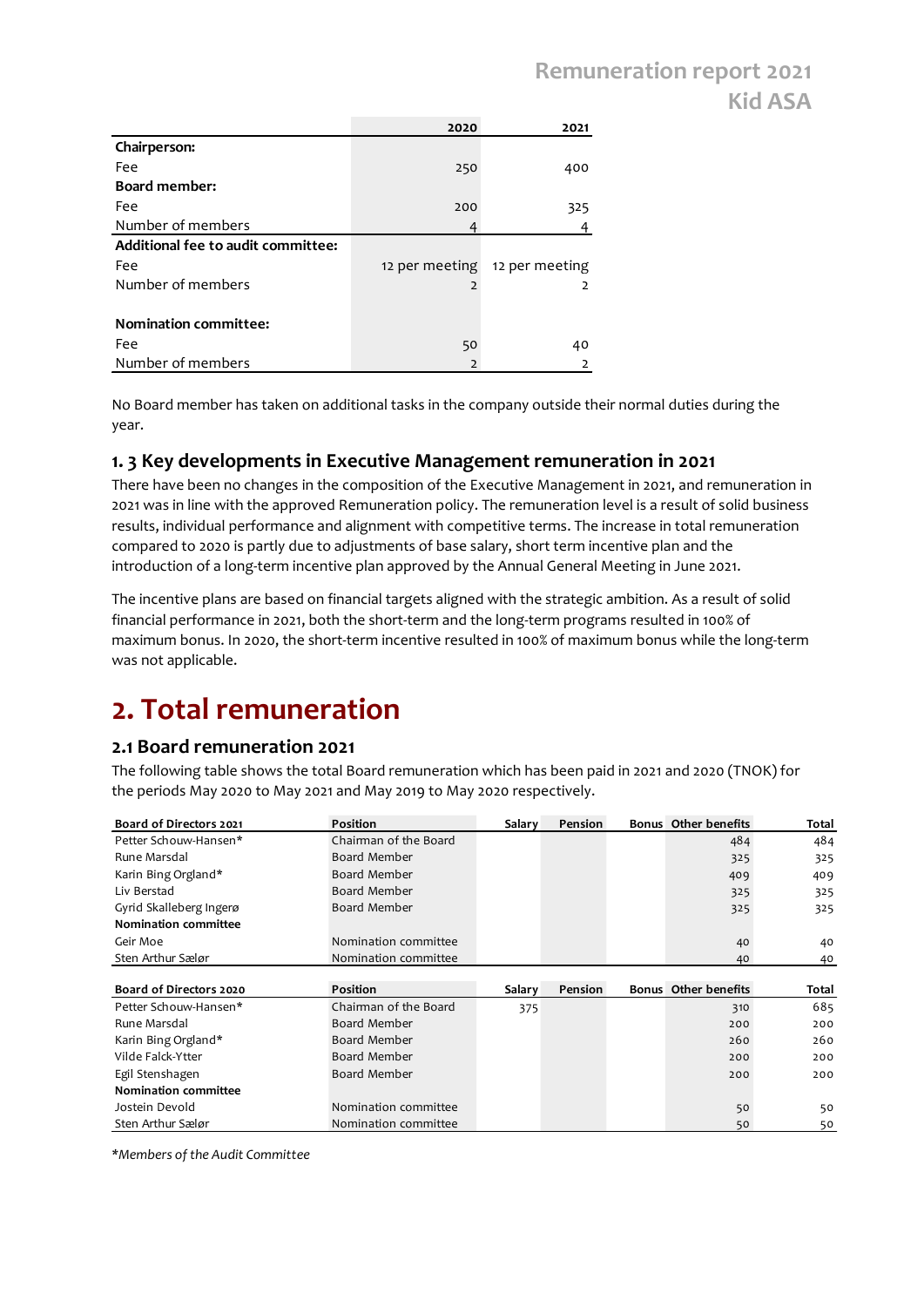#### 2.2 Shareholdings by the Board

|                                                                                                                                                                                                                       |          | <b>Remuneration report 2021</b> |                |
|-----------------------------------------------------------------------------------------------------------------------------------------------------------------------------------------------------------------------|----------|---------------------------------|----------------|
|                                                                                                                                                                                                                       |          |                                 | <b>Kid ASA</b> |
|                                                                                                                                                                                                                       |          |                                 |                |
| 2.2 Shareholdings by the Board                                                                                                                                                                                        |          |                                 |                |
| The following table shows the shareholdings of the Board per 31.12.21 and 31.12.20                                                                                                                                    |          |                                 |                |
| Number of shares                                                                                                                                                                                                      | 2021     | 2020                            |                |
|                                                                                                                                                                                                                       |          |                                 |                |
| Petter Schouw-Hansen                                                                                                                                                                                                  | 54808    | 44 0 58                         |                |
| Liv Berstad                                                                                                                                                                                                           | 420      |                                 |                |
| Gyrid Skalleberg Ingerø                                                                                                                                                                                               | 3007     | 1007                            |                |
| Karin Bing Orgland                                                                                                                                                                                                    | 32 6 2 9 | 32 629                          |                |
| Rune Marsdal                                                                                                                                                                                                          | 20 427   | 9677                            |                |
|                                                                                                                                                                                                                       |          |                                 |                |
| 2.3 Remuneration to Executive Management in 2021                                                                                                                                                                      |          |                                 |                |
| The total remuneration for Executives comprises a base salary, a short-term cash-based incentive, a long-                                                                                                             |          |                                 |                |
| term cash-based incentive, a pension contribution and other benefits. The fixed remuneration enables the<br>Executives to take decisions with a long-term perspective in mind without undue considerations for short- |          |                                 |                |

#### 2.3 Remuneration to Executive Management in 2021

The total remuneration for Executives comprises a base salary, a short-term cash-based incentive, a longterm cash-based incentive, a pension contribution and other benefits. The fixed remuneration enables the Executives to take decisions with a long-term perspective in mind without undue considerations for shortor long-term incentives. The variable remuneration is designed to promote performance in line with the company's strategy and to further align the interests of Executives and shareholders. The variable remuneration is based on financial targets of the Group. Set out below is an overview of the Executive remuneration in 2020 and 2021 (TNOK): The following table shows the shareholdings of the Board per 31.12.21 and 31.12.20<br>
Number of shareholdings of the Board per 31.12.21 and 31.12.20<br>
2021 Betstad<br>
2021 Decrease of San Apple Stadis (September 2021 Decrease EUTE Mistrian Internation **Control Control Control Control Control Control Control Control Control Control Control Control Control Control Control Control Control Control Control Control Control Control Control Control Co** 

|                              |              | <b>Fixed remuneration</b> |                     |                                    | Variable remuneration                    |         |                                                           |
|------------------------------|--------------|---------------------------|---------------------|------------------------------------|------------------------------------------|---------|-----------------------------------------------------------|
| 2021                         | Base salary* | Pension                   | Other<br>benefits** | Short term<br>incentive<br>plan*** | Long term<br>incentive plan remuneration | Total   | $%$ fixed<br>remuneration /<br>% variable<br>remuneration |
| Anders Fjeld, CEO            | 3 3 2 4      | 44                        | 200                 | 1650                               | 825                                      | 6 0 4 3 | 59/41                                                     |
| Eystein Lund, CFO            | 2 3 5 5      | 42                        |                     | 1225                               | 613                                      | 4238    | 57/43                                                     |
| Anders Lorentzson, VD Hemtex | 2 6 3 6      | 572                       | 127                 | 968                                | 645                                      | 4 9 4 7 | 67/33                                                     |

|                              |              | <b>Fixed remuneration</b> |                     | Variable remuneration   |           |                             |                                           |
|------------------------------|--------------|---------------------------|---------------------|-------------------------|-----------|-----------------------------|-------------------------------------------|
|                              | Base salary* | Pension                   | Other<br>benefits** | Short term<br>incentive | Long term | Total                       | $%$ fixed<br>remuneration /<br>% variable |
| 2020                         |              |                           |                     | plan***                 |           | incentive plan remuneration | remuneration                              |
| Anders Fjeld, CEO            | 3118         | 42                        | 210                 | 3775                    |           | 7 145                       | 47/53                                     |
| Eystein Lund, CFO            | 1587         | 33                        | a                   | 1 1 2 5                 |           | 2 7 5 4                     | 59/41                                     |
| Anders Lorentzson, VD Hemtex | 2 3 1 5      | 557                       | 156                 | 2070                    |           | 5098                        | 59/41                                     |

\*Base salary includes holiday pay

\*\*Other benefits includes car allowance

\*\*\*Incentives are earned, but not yet paid out as per year end. The short-term incentive plan for the CEO and VD in Hemtex in 2020 includes a one-off bonus of MNOK 2.2 and MNOK 1.5 respectively, related to the financial performance of the Hemtex integration.

There have not been any loans or guarantees granted to key management personnel for either 2020 or 2021. CEO and CFO have 6 months' salary as termination benefit if the termination is initiated by the Company. There are no share-based payments.

#### 2.3.1 Short term incentive plan 2021

For 2021, the Board determined the maximum possible bonus to be 6 month's base salary for the Chief Executive Officer and Chief Financial Officer and 4.5 month's base salary for the VD of Hemtex. The bonus is determined based on the financial performance of the Company in relation to the budget. The shortterm bonus for the Executives was 100% of maximum (100% in 2020). As a result, the accrued bonus for the Chief Executive Officer and Chief Financial Officer for 2021 were 6 months' base salary and 4.5 month's base salary for the VD in Hemtex, with payment in 2022.

#### 2.3.2 Long-term incentive plan 2021

The Executive Management have participated in a long-term incentive plan in 2021 consisting of a one-year performance period (2021) where a bonus deposit for executive management is calculated based on financial profit targets. For 2021, management earned the maximum deposit of 3 months' salary. The deposit will be adjusted according to the Company´s share price development on an annual basis, based on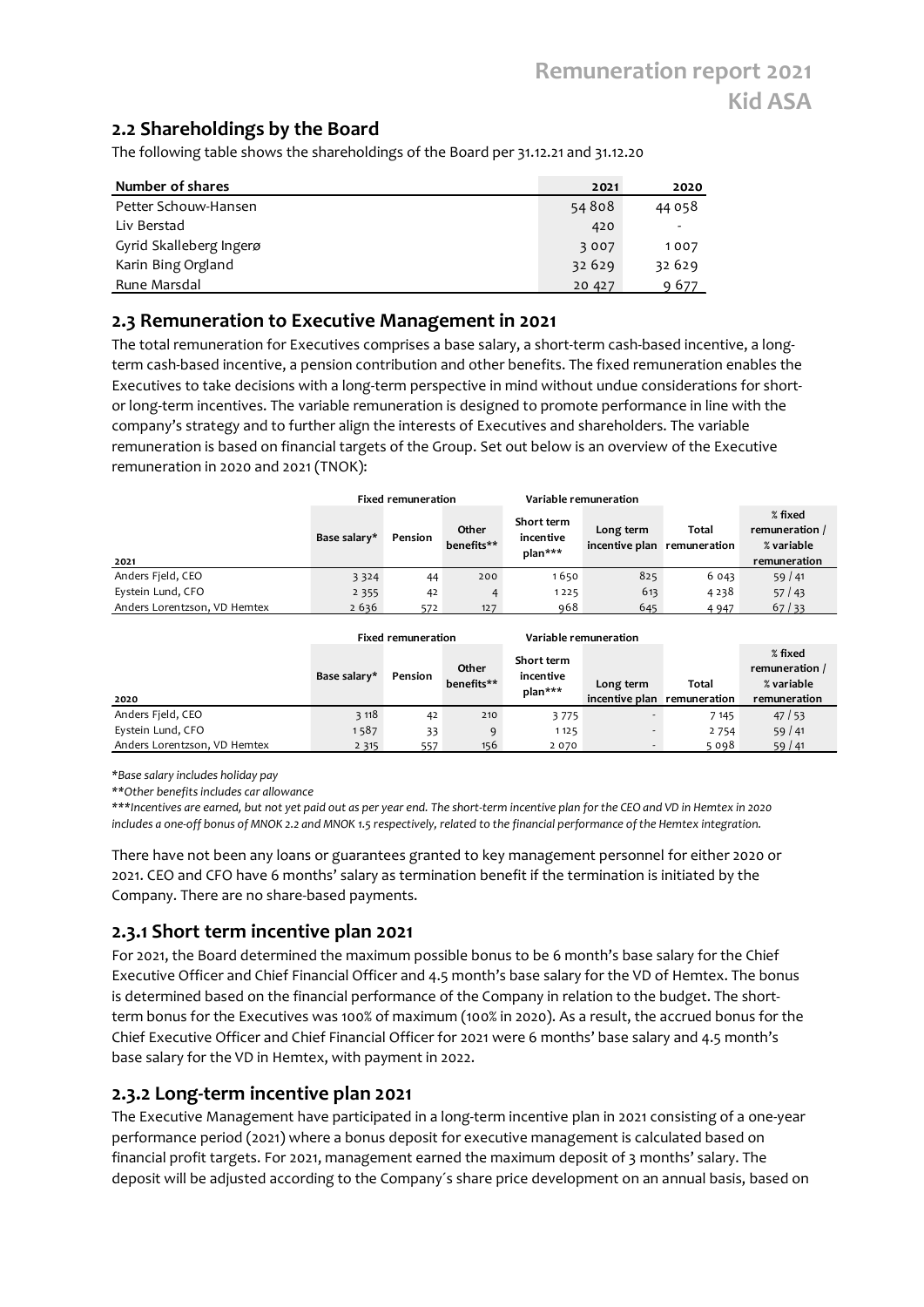## Remuneration report 2021 Kid ASA

volume weighted average share price the week following the Annual General Meeting. The volume weighted share price shall be adjusted for dividends. The program is designed with annual payments over the 3 years following the annual general meeting after the financial year of the deposit, with 25% the two first years and 50% the last year. The first payment based on the deposits for 2021 will be made after the annual general meeting in 2023 and the final payment after the annual general meeting in 2025.

The long-term incentive plan is approved and unchanged for 2022 with possible payouts in 2024-2026 based on the financial performance in 2022 and share price development over the payout period.

#### 2.4 Shareholdings by Executive Management

| Number of shares  | 2021                     | 2020   |
|-------------------|--------------------------|--------|
| Anders Fjeld      | 130 000                  | 90 000 |
| Eystein Lund      | 50 286                   | 62 286 |
| Anders Lorentzson | $\overline{\phantom{a}}$ | -      |

## 3. Remuneration and Company performance 2017- 2021

| 2.4 Shareholdings by Executive Management                                                              |              |          |         |         |         |         |
|--------------------------------------------------------------------------------------------------------|--------------|----------|---------|---------|---------|---------|
| There are no share-based payment schemes in Kid ASA. The members of the Executive Management are       |              |          |         |         |         |         |
| encouraged to hold shares in the Company. The following table shows the shareholdings of the Executive |              |          |         |         |         |         |
| Management:                                                                                            |              |          |         |         |         |         |
|                                                                                                        |              |          |         |         |         |         |
| Number of shares                                                                                       |              |          | 2021    | 2020    |         |         |
| Anders Fjeld                                                                                           |              |          | 130 000 | 90 000  |         |         |
| Eystein Lund                                                                                           |              |          | 50 286  | 62 286  |         |         |
| Anders Lorentzson                                                                                      |              |          |         |         |         |         |
|                                                                                                        |              |          |         |         |         |         |
|                                                                                                        |              |          |         |         |         |         |
| 3. Remuneration and Company performance 2017-                                                          |              |          |         |         |         |         |
|                                                                                                        |              |          |         |         |         |         |
| 2021                                                                                                   |              |          |         |         |         |         |
|                                                                                                        |              |          |         |         |         |         |
| A summary of the development of the executive remuneration, of employee remuneration and of            |              |          |         |         |         |         |
| company performance in the five-year period 2017-2021 is provided in the table below (TNOK)            |              |          |         |         |         |         |
|                                                                                                        |              |          |         |         |         |         |
| Remuneration                                                                                           |              | 2017     | 2018    | 2019    | 2020    | 2021    |
|                                                                                                        | Remuneration |          | 642     | 3804    | 7 1 4 5 | 6 0 4 3 |
| Anders Fjeld, CEO                                                                                      | % change     |          |         | n/a     | 88%     | $-15%$  |
|                                                                                                        | Remuneration | 4 3 4 2  | 2 7 9 1 |         |         |         |
| Kjersti Hobøl*                                                                                         | % change     | 17%      | n/a     |         |         |         |
|                                                                                                        | Remuneration |          |         |         | 2 7 5 4 | 4238    |
|                                                                                                        |              |          |         |         |         | 54%     |
| Eystein Lund, CFO                                                                                      |              |          |         |         |         |         |
|                                                                                                        | % change     |          |         |         | n/a     |         |
| Henrik Frisell**                                                                                       | Remuneration |          |         | 2 5 6 7 | 1512    |         |
|                                                                                                        | % change     |          |         | n/a     | n/a     |         |
| Petter Schouw-Hansen                                                                                   | Remuneration | 2 9 3 5  | 2 2 6 7 |         |         |         |
|                                                                                                        | % change     | 17 $%$   | $-23%$  |         |         |         |
| Anders Lorentzson, VD Hemtex***                                                                        | Remuneration |          |         |         | 5 0 9 8 | 4947    |
|                                                                                                        | % change     |          |         |         | n/a     | $-3%$   |
|                                                                                                        |              |          |         |         |         |         |
| Board of Directors                                                                                     | Remuneration | 1045     | 1129    | 1 1 2 2 | 1545    | 1844    |
|                                                                                                        | % change     | 142 %    | 8%      | $-1\%$  | 38%     | 19 %    |
|                                                                                                        |              |          |         |         |         |         |
| Average remuneration on a full-time                                                                    | Average      |          |         |         |         |         |
| equivalent basis of employees of the                                                                   | remuneration | 587      | 613     | 575     | 569     | 575     |
| Group****                                                                                              | % change     | $-4%$    | 4%      | $-6%$   | $-1%$   | $1\%$   |
| Company performance                                                                                    |              |          |         |         |         |         |
| EBITDA ex IFRS 16                                                                                      |              | 214 5 28 | 250 233 | 354 406 | 535 111 | 590 533 |
|                                                                                                        |              | 7%       | 17%     | 42 %    | 51%     | $10\%$  |
| Net income                                                                                             |              | 141 3 25 | 168 723 | 207 950 | 356 098 | 384 426 |

\*\*\*\*The average salary for other employees in Hemtex has been calculated based on constant currency to ensure comparability. Average salary has been calculated based on total remuneration of all other employees divided by the average FTE for the year. Included in total remuneration is base salary, holiday pay and accrued bonus. Hemtex have been included from the date of acquisition, 14 of May 2019.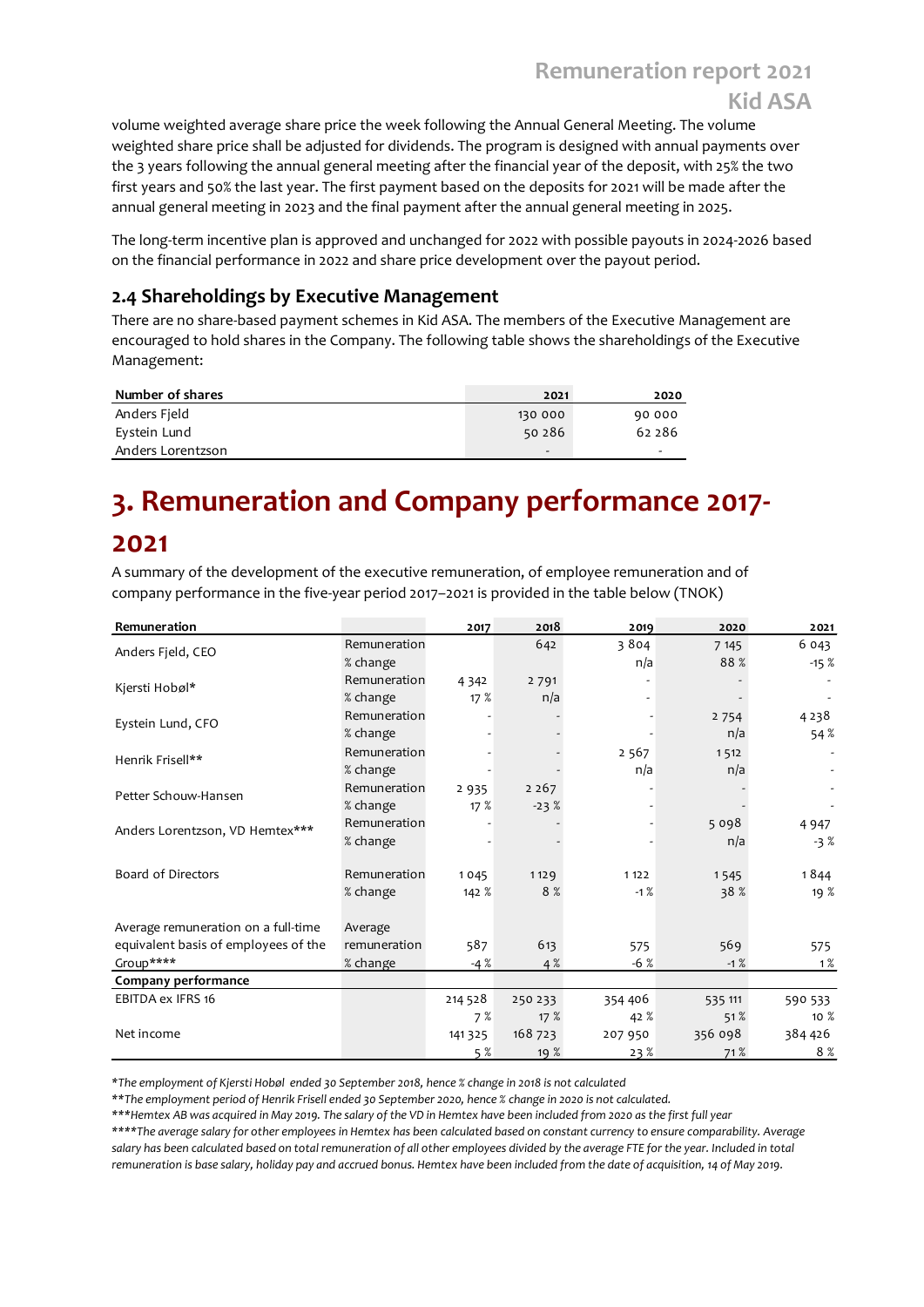

To the General Meeting of Kid ASA

#### Independent auditor's assurance report on report on salary and other remuneration to directors

#### **Opinion**

We have performed an assurance engagement to obtain reasonable assurance that Kid ASA report on salary and other remuneration to directors (the remuneration report) for the financial year ended 31 December 2021 has been prepared in accordance with section 6-16 b of the Norwegian Public Limited Liability Companies Act and the accompanying regulation.

In our opinion, the remuneration report has been prepared, in all material respects, in accordance with section 6-16 b of the Norwegian Public Limited Liability Companies Act and the accompanying regulation.

#### **Board of directors' responsibilities**

The board of directors is responsible for the preparation of the remuneration report and that it contains the information required in section 6-16 b of the Norwegian Public Limited Liability Companies Act and the accompanying regulation and for such internal control as the board of directors determines is necessary for the preparation of a remuneration report that is free from material misstatements, whether due to fraud or error.

#### **Our independence and quality control**

We are independent of the company as required by laws and regulations and the International Ethics Standards Board for Accountants' Code of International Ethics for Professional Accountants (including International Independence Standards) (IESBA Code), and we have fulfilled our other ethical responsibilities in accordance with these requirements. Our firm applies International Standard on Quality Control 1 (ISQC 1) and accordingly maintains a comprehensive system of quality control including documented policies and procedures regarding compliance with ethical requirements, professional standards and applicable legal and regulatory requirements.

#### **Auditor's responsibilities**

Our responsibility is to express an opinion on whether the remuneration report contains the information required in section 6-16 b of the Norwegian Public Limited Liability Companies Act and the accompanying regulation and that the information in the remuneration report is free from material misstatements. We conducted our work in accordance with the International Standard for Assurance Engagements (ISAE) 3000 – "Assurance engagements other than audits or reviews of historical financial information".

We obtained an understanding of the remuneration policy approved by the general meeting. Our procedures included obtaining an understanding of the internal control relevant to the preparation of the remuneration report in order to design procedures that are appropriate in the circumstances, but not for the purpose of expressing an opinion on the effectiveness of the company's internal control. Further we performed procedures to ensure completeness and accuracy of the information provided in

PricewaterhouseCoopers AS, Dronning Eufemias gate 71, Postboks 748 Sentrum, NO-0106 Oslo T: 02316, org. no.: 987 009 713 MVA, www.pwc.no Statsautoriserte revisorer, medlemmer av Den norske Revisorforening og autorisert regnskapsførerselskap